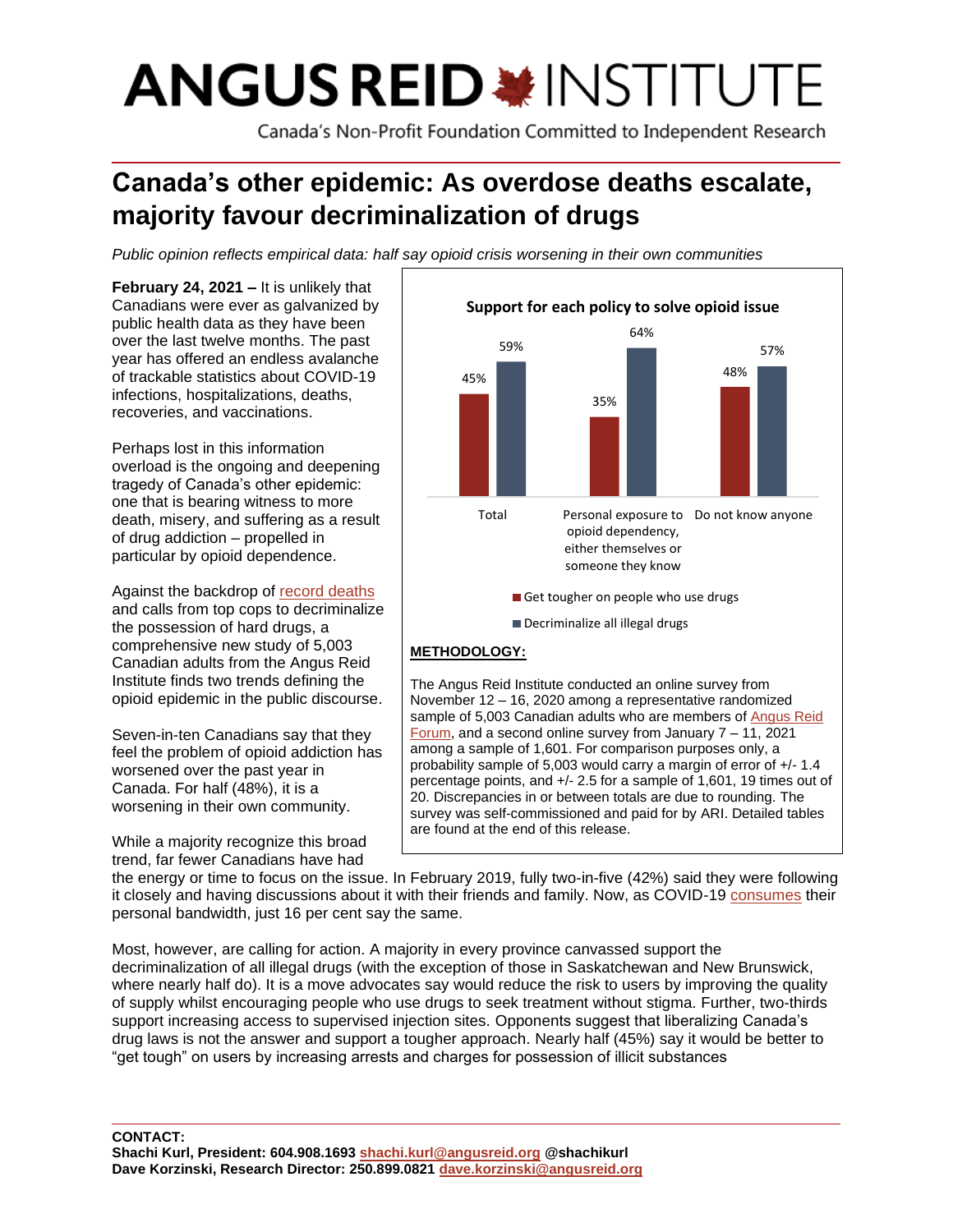

#### **More Key Findings:**

- Canadians from coast-to-coast are critical of their provincial governments' handling of this issue. A majority in each province, with the exception of Quebec, say their province is doing a poor job on this file
- The issue is perceived as more serious in urban areas, where 68 per cent say it is a problem to be dealt with. That said, fully half (53%) of rural residents feel the same about their community
- Majorities of past Conservative (63%) and Bloc Quebecois (57%) voters say that increasing punitive measures against people who use drugs is the right policy to pursue
- Among those who report knowing someone who became dependent on these substances, two-inthree (63%) say that person either did not seek help or sought help but had a difficult time finding it
- One-in-ten British Columbians (11%) say they know someone who has died due to an overdose from opioids, compared to 5 per cent who say this overall

#### *About ARI*

*The Angus Reid Institute (ARI) was founded in October 2014 by pollster and sociologist, Dr. Angus Reid. ARI is a national, not-for-profit, non-partisan public opinion research foundation established to advance education by commissioning, conducting and disseminating to the public accessible and impartial statistical data, research and policy analysis on economics, political science, philanthropy, public administration, domestic and international affairs and other socio-economic issues of importance to Canada and its world.*

#### **INDEX:**

#### **Introduction**

**Part One: Awareness and concern**

- **Spotlight on opioid crisis dims amid pandemic**
- **Half say situation is deteriorating in their own communities**
- **Anxiety highest in Vancouver, Regina, Saskatoon**

#### **Part Two: Personal Impact**

- **Proximity to opioid use drives perceptions of gravity**
- **Opioids and personal proximity: the national picture**
- **Many who struggle with dependency have trouble finding help**

**Part Three: What to do?**

• **Canadians deeply unsatisfied with provinces on crisis response**

**CONTACT: Shachi Kurl, President: 604.908.1693 [shachi.kurl@angusreid.org](mailto:shachi.kurl@angusreid.org) @shachikurl Dave Korzinski, Research Director: 250.899.0821 [dave.korzinski@angusreid.org](mailto:dave.korzinski@angusreid.org)**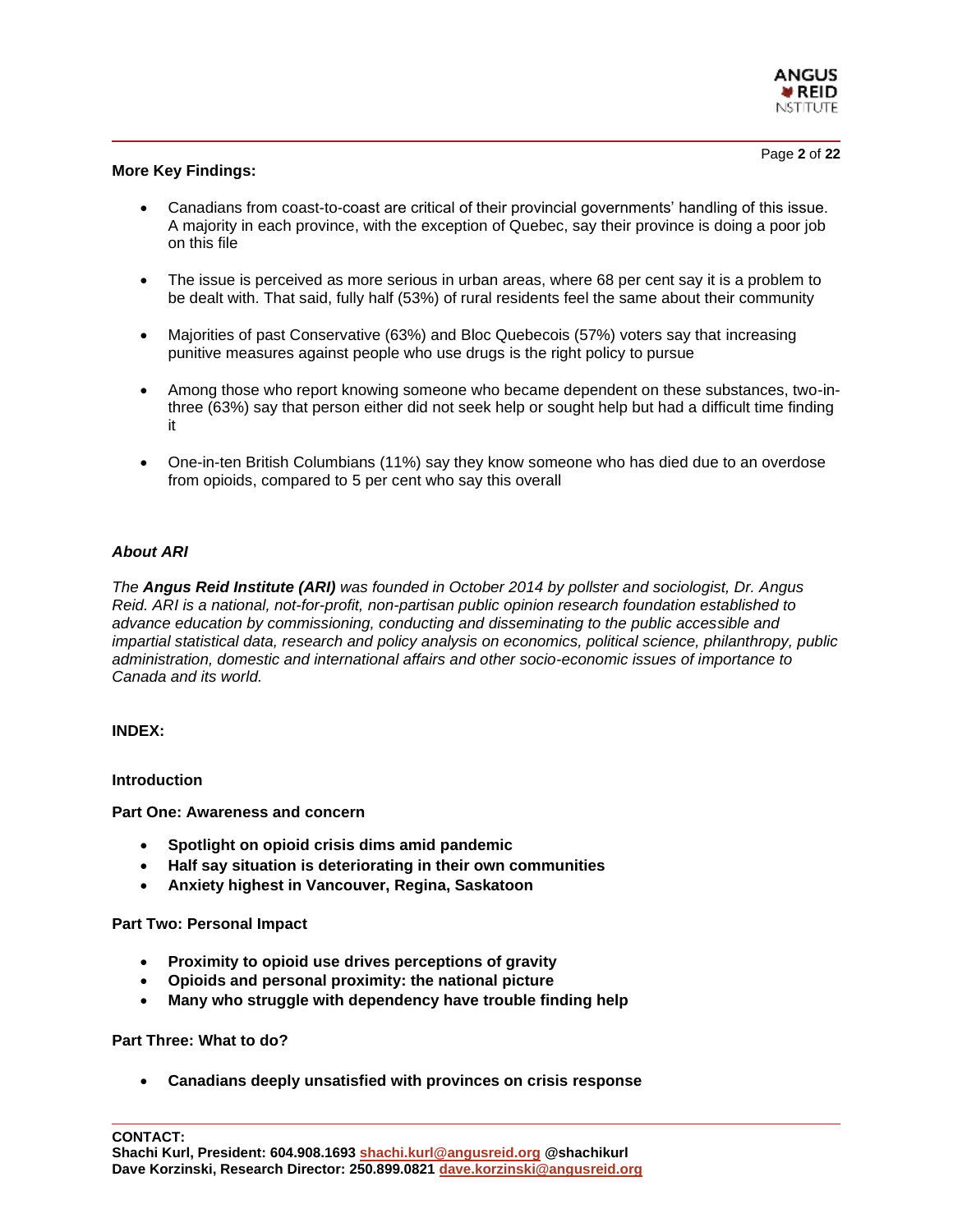

Page **3** of **22**

- **Policy options**
- **Canadians tilt slightly away from "getting tough"**
- **Personal proximity to the issue drives support for less punitive measures**
- **Quebecers open to injection sites, British Columbians back decriminalization**

**Additional Data and Information**

- **Appendix 1 – Provincial data on drug toxicity deaths**
- **Appendix 2 – Support for policy options by provincial party support**

#### **Introduction**

Canada's public policy discourse over the last year has – for obvious reasons – centred on the COVID-19 pandemic. Other priorities have dissipated in the wake of more than 21,000 Canadian deaths and hundreds of thousands more infections from the coronavirus. Issues that were once top of mind are today more [distant](http://angusreid.org/federal-politics-january-2021/) priorities. For example, climate change dropped from a top issue in the last year to a distant [fourth](http://angusreid.org/federal-politics-january-2021/) behind pressing economic and health concerns.

Perhaps no issue, however, has suffered from a deficit of attention more than the ongoing opioid crisis. Side effects of the COVID-19 pandemic have included deteriorating [mental health for many](https://angusreid.org/covid19-mental-health/) – and for some – increasing issues with addition. In the last year, across the country, deaths due to opioid use [have skyrocketed.](https://www.ctvnews.ca/health/pandemic-aggravates-opioid-crisis-as-overdoses-rise-and-services-fall-out-of-reach-1.5189677) While advocates plead for help, huge portions of a formerly attuned Canadian public have, at least temporarily, changed the channel. Unchanged and growing, however, is the impact both of opioid usage, both direct and indirect, on millions of Canadians.

#### **Part One: Awareness and concern**

#### **Spotlight on opioid crisis dims amid pandemic**

Provinces across the country have seen record overdose deaths involving opioids (see Appendix 1 for definition). Yet despite these troubling statistics, recent data indicate that the number of Canadians who say they are following this issue closely has plummeted, down 26 percentage points from early 2019. While research from the [Canadian Centre on Substance Use](https://www.ccsa.ca/sites/default/files/2020-07/CCSA-COVID-19-Impacts-on-People-Who-Use-Substances-Report-2020-en.pdf) and Addiction has shown the negative impacts of both health emergencies to be intimately connected, one problem is drawing considerably more attention that the other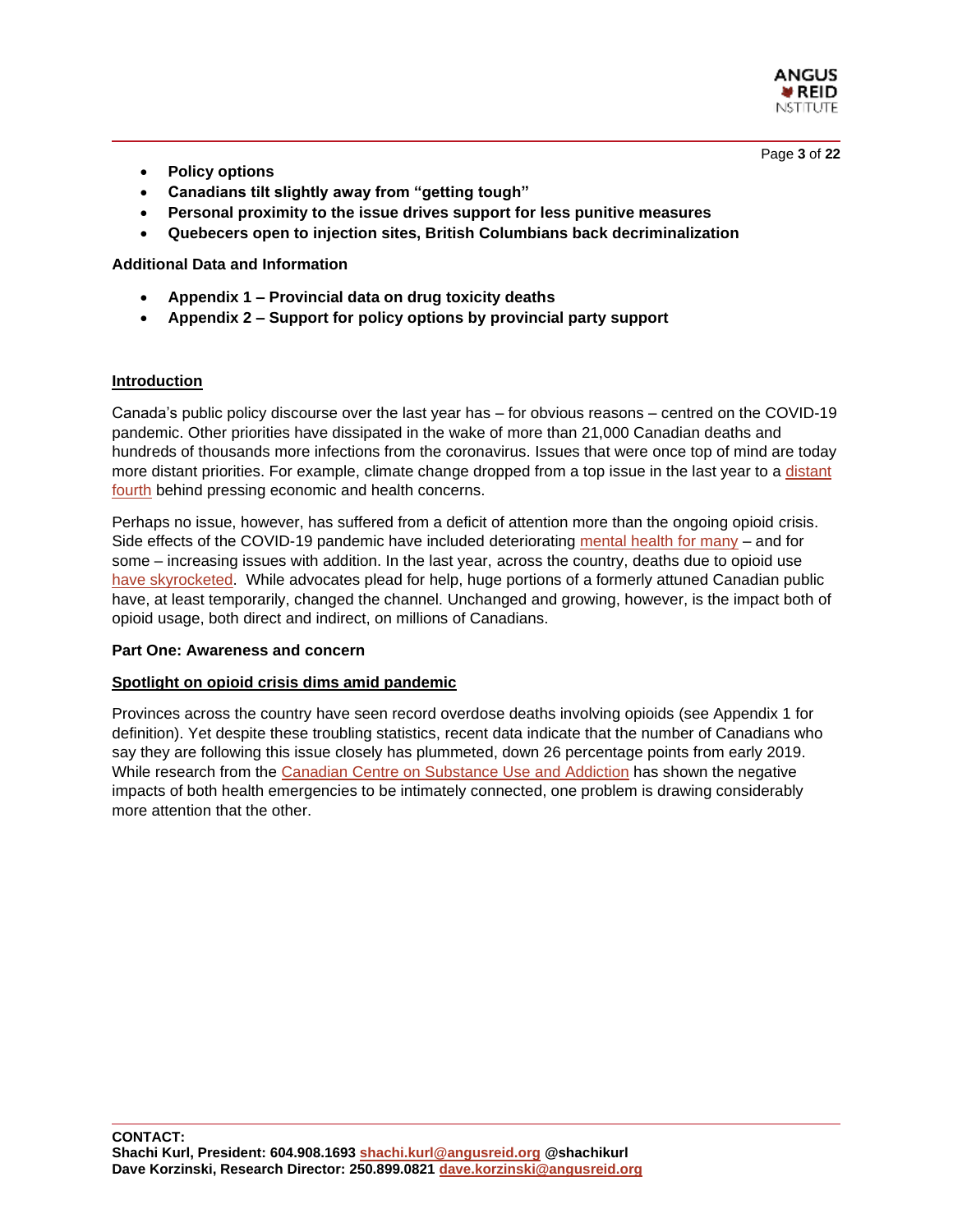



Despite their lessened attention to the issue, Canadians still perceive it as serious. Seven-in-ten say opioid addictions and deaths are a "serious problem" or "a crisis" in Canada, while about the same number gauge the issue as seriously in the province where they live. By contrast, just two-in-five (38%) perceive a serious problem or crisis with opioid addiction in their own communities:



#### **CONTACT: Shachi Kurl, President: 604.908.1693 [shachi.kurl@angusreid.org](mailto:shachi.kurl@angusreid.org) @shachikurl Dave Korzinski, Research Director: 250.899.0821 [dave.korzinski@angusreid.org](mailto:dave.korzinski@angusreid.org)**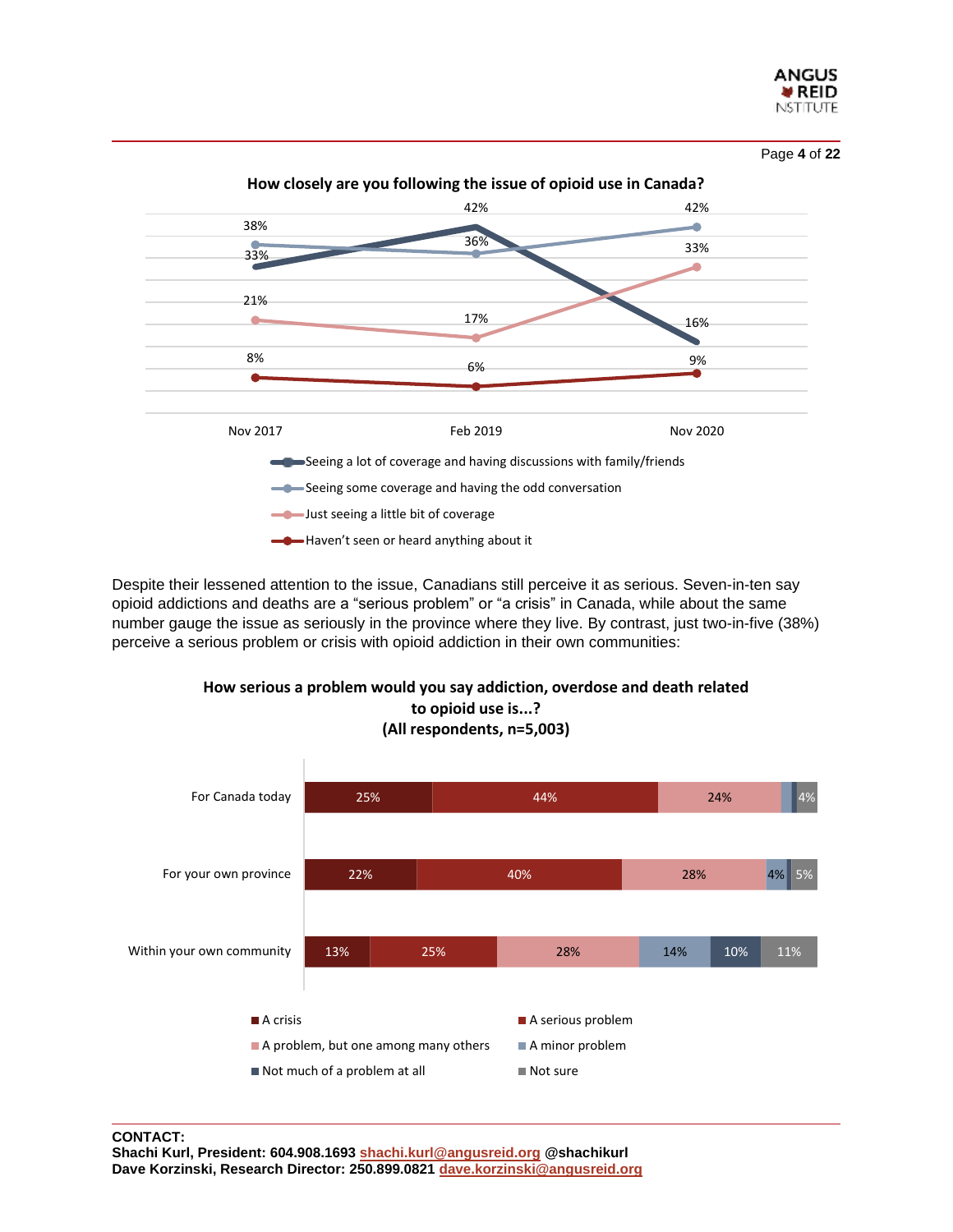

#### Page **5** of **22**

There appears to be a significant correlation between awareness of the issue and perceived gravity of it. More attention to news surrounding opioid addiction mirrors the number of residents who say the problem is serious in their own province. In British Columbia, where the Coroner's Service [recently reported](https://www.cbc.ca/news/canada/british-columbia/2020-drug-overdose-deaths-bc-coroners-service-1.5910325) that more than 1,700 people died due to illicit drug use in 2020, three-quarters of residents say that the opioid issue is serious. This proportion drops to half in Quebec and Nova Scotia:



#### **Rates of close engagement and severe issue perception by province**

#### **Half say problem has worsened in their own community over the past year**

As the crisis has intensified, Canadians have seen the impacts closer to home. At a broad level, seven-inten say the problem of addictions and death have worsened in the country overall in the past year. In the community where they live, half (48%) note the same trend, and only four per cent say they have seen conditions in their community improve:



**In the past year, do you think the problem of addiction, overdose and death related to opioid use in each of the following has…? (All respondents, n=5,003)**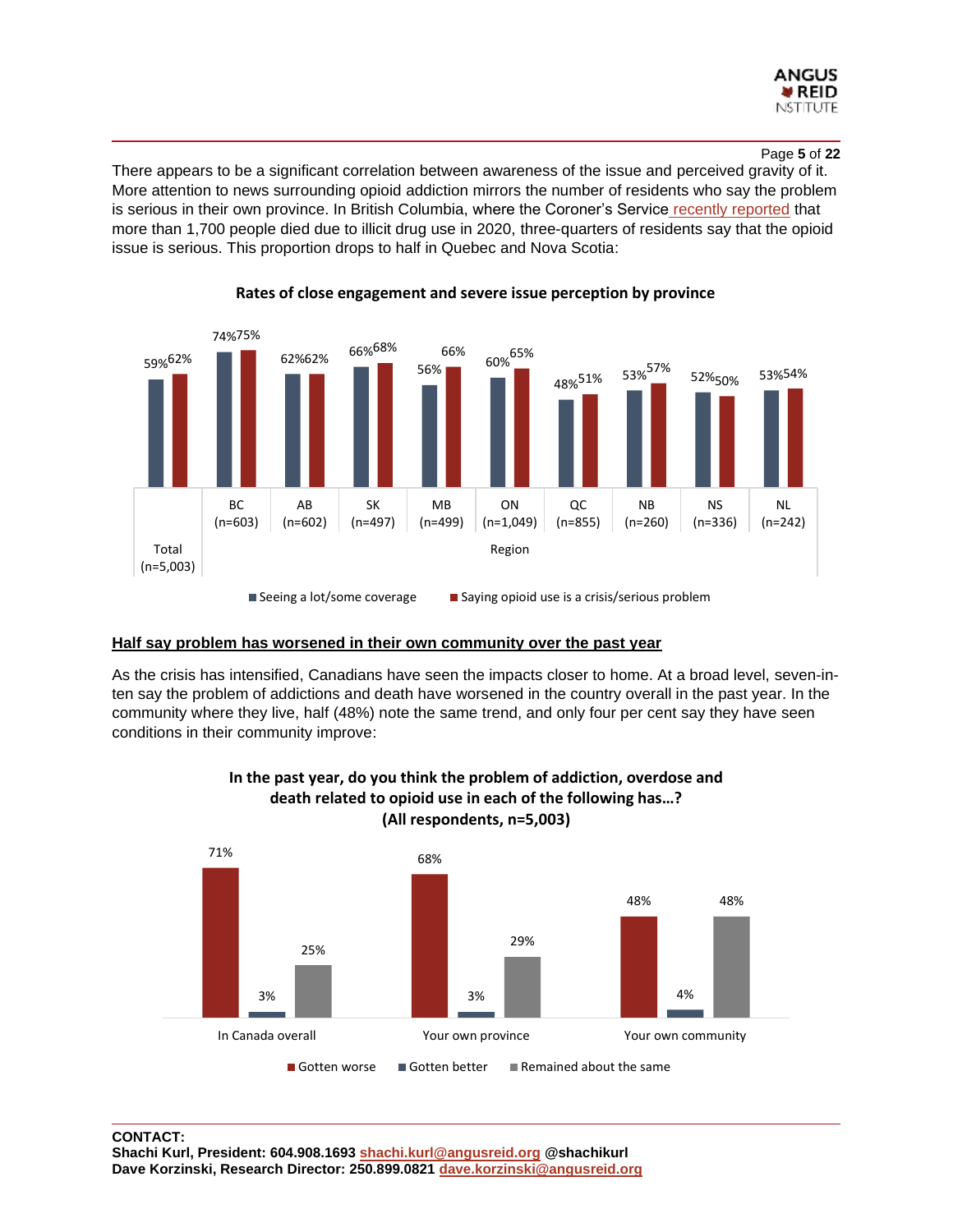

Page **6** of **22**

In the areas where residents are already expressing the most alarm about the situation, they are also most likely to perceive a deterioration. In Regina and Saskatoon, nearly three-quarters of residents say the problem is worsening where they live:



**In the past year, do you think the problem of addiction, overdose and death related to opioid use in your own community has…?**

#### **Anxiety highest in Vancouver, Regina, Saskatoon**

This comprehensive study enables the Angus Reid Institute to analyze how people in many of Canada's larger cities are perceiving the existence and impacts of opioid addiction in their own communities. Three urban areas stand out for their worry and unease. Roughly half of the residents of Vancouver, Regina, and Saskatoon say that opioids are a crisis or a serious problem in their community.

For years, Vancouver has held the reputation as ground zero for Canada's opioid crisis. In 2016, the provincial government declared a provincial health emergency due to the opioid epidemic, with Vancouver enduring [the vast majority](http://www.vch.ca/Documents/CMHO-report.pdf) of the deaths and overdoses. Advocates have also led the way in helping to create the first supervised injection site in North America – [Insite](https://en.wikipedia.org/wiki/Insite#:~:text=Insite%20is%20the%20first%20legal,an%20%22injection%20drug%20epidemic%22.) – which was founded in 2003.

The reality, however, is that opiate dependence exists in almost every corner of the country and is taking on epidemic proportions in places far from the west coast. An apparent increase in the presence of fentanyl (an opioid [100 times the potency](https://www.canada.ca/en/health-canada/services/substance-use/controlled-illegal-drugs/fentanyl.html) of morphine) in the illicit drug supply [in Regina and Saskatoon](https://thestarphoenix.com/news/saskatchewan/a-bad-day-for-saskatchewan-overdose-crisis-continues-to-worsen) is contributing to the spike in overdose deaths in the province of Saskatchewan (see Appendix 1). People living in these respective cities are unsurprisingly alarmed: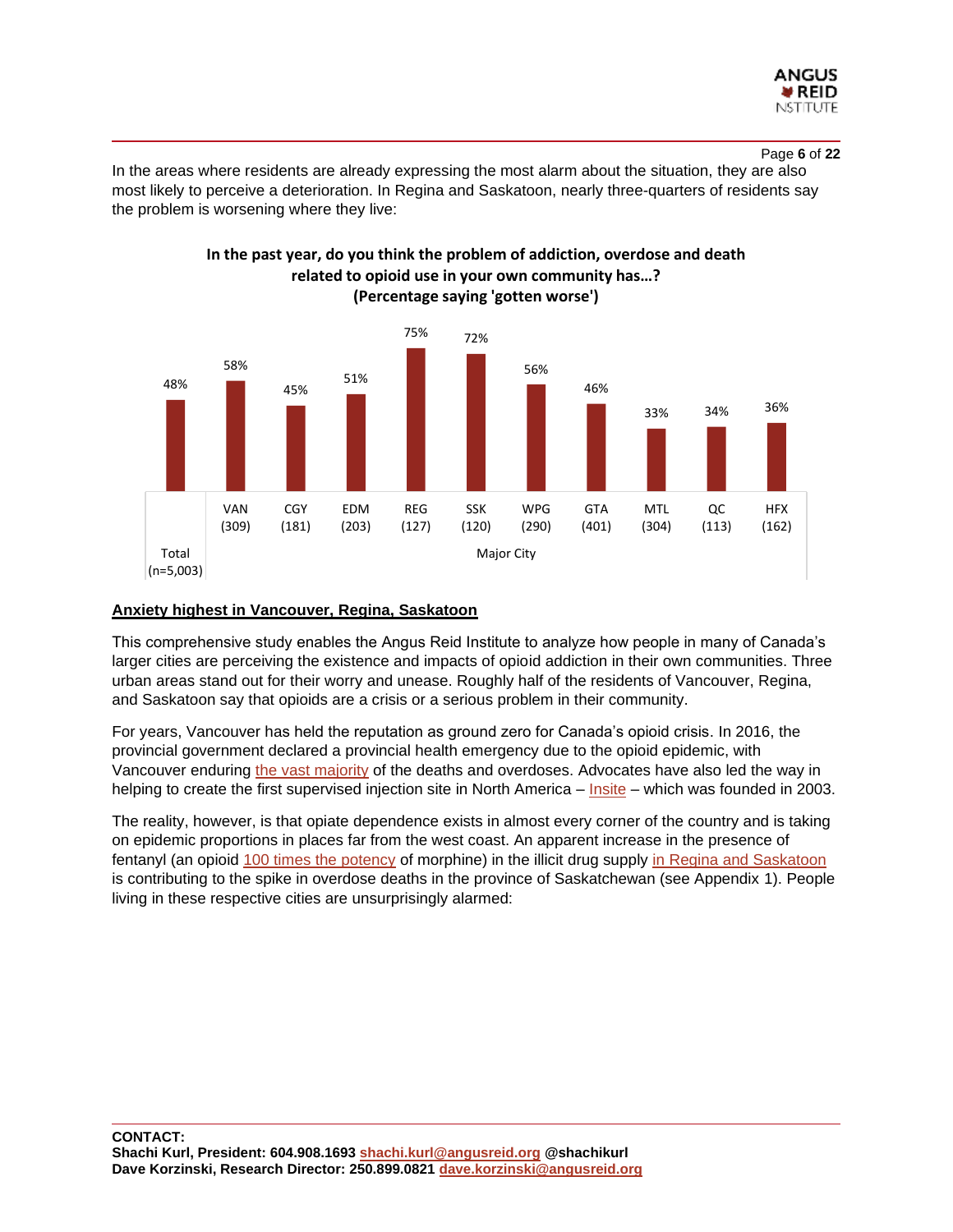

Page **7** of **22**

38% 50% 31% 42% 49% 58% 45% 36% 29% 23% 34% VAN (309) **CGY** (181) EDM (203) REG (127) SSK (120) **WPG** (290) GTA (401) MTL (304) QC (113) HFX (162) Total  $(n=5,003)$ Major City

#### **Percentage who say opioid use is a crisis or serious problem within their community**

#### *Please note that data from other cities are not included due to small sample sizes.*

While urban areas are home to many of the most devastating impacts of the opioid epidemic, Canadians living in rural communities are also concerned, given research indicating overdose and dependence widely occur in [suburbs and rural areas.](https://www.ctvnews.ca/health/it-is-everybody-increasing-number-of-opioid-related-deaths-in-suburbs-rural-areas-1.4223571) In many cases, the impacts can be even worse in such places, which often [lack existing systems and resources](https://www.macleans.ca/killing-rural-canada/) with which to respond. Fully half (53%) of rural Canadians say opioid addiction is a problem in their community, with three-in-ten saying it is serious or a crisis:





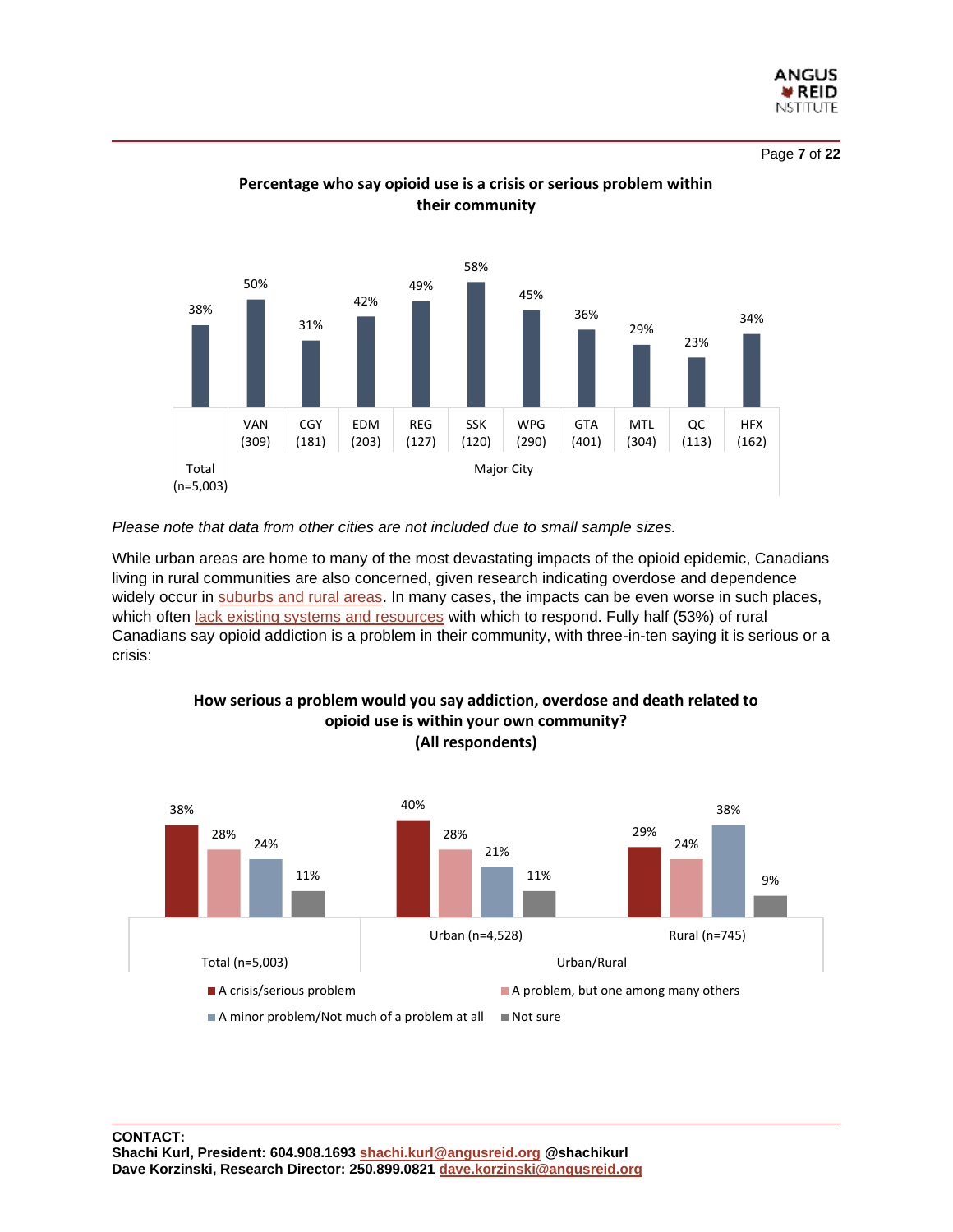

#### **Part Two: Personal Impact**

Opioid use in general is fairly familiar to many Canadians: two-in-five (38%) say they personally know someone who receives a prescription for opioids, commonly prescribed to manage acute or chronic pain. Troublingly, a significant number of Canadians say that they have also seen the effects and devastation of opioid addiction in their own social circles.

**[Related: Cost, access to treatment pose significant barriers for those suffering from chronic pain](http://angusreid.org/chronic-pain-in-canada/)**

While a small number of Canadians say that they, themselves, have dealt with opioid dependency (see [detailed tables\)](https://angusreid.org/wp-content/uploads/2021/02/2021.02.23_Opioids_PRTables_Demos.pdf), one-in-seven (14%) know someone else who has endured these same challenges, speaking to the breadth of this issue and the permeation it has into Canadians' lives. While unquestionably a valuable medicine for those dealing with chronic pain, one estimate finds that [roughly](https://www.drugabuse.gov/drug-topics/opioids/opioid-overdose-crisis)  [10 per cent](https://www.drugabuse.gov/drug-topics/opioids/opioid-overdose-crisis) of those who are prescribed opioids for chronic pain go on to develop an opioid use disorder.

#### **Thinking about the past five years, have any of your close friends or family members had any of the following experiences? Percentage saying "yes" (All respondents, n=1,601\*)**



*\*Question fielded separately January 7 – 11* 

#### **Proximity to opioid use drives perceptions of gravity**

These experiences and relationships affect assessments of the problem. Those who have struggled with a dependency themselves, or know someone who has endured challenges or worse, lost their lives, are much more likely to say the problem is more acute in their community now than it was last year: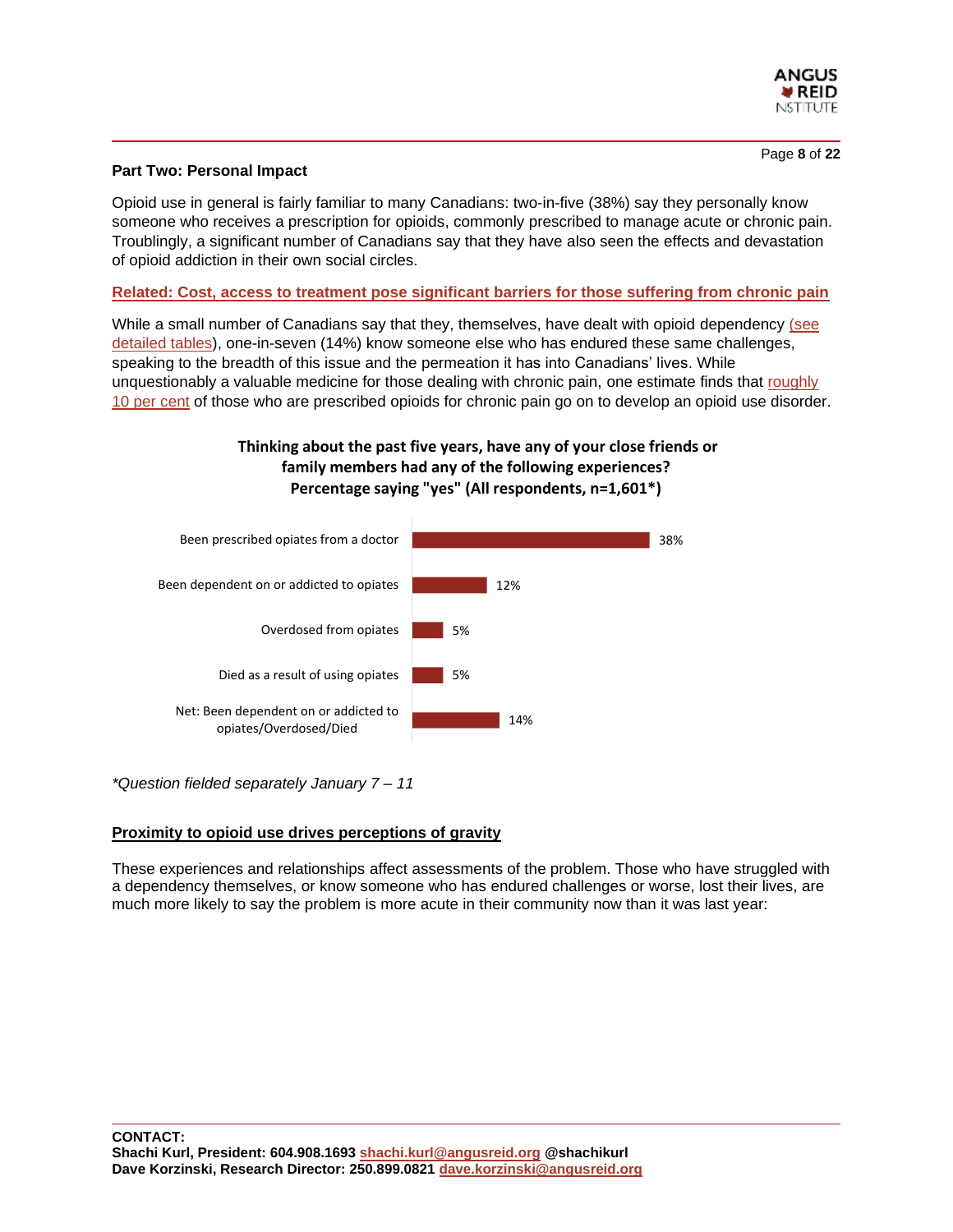

Page **9** of **22**



#### **In the past year, do you think the problem of addiction, overdose and death related to opioid use within your own community has …?**

**Opioids and personal proximity: the national picture** 

In recent years, Canada's [westernmost provinces](https://health-infobase.canada.ca/substance-related-harms/opioids-stimulants/) have endured the worst rates of opioid dependency in the country. This may be changing as the grip of the epidemic intensifies in both Ontario and Quebec. A recent study conducted by Ontario Public Health found that opioid deaths [rose 38 per cent](https://www.cbc.ca/news/canada/thunder-bay/opioids-pandemic-1.5829316) in the province in the first 15 weeks of pandemic. Meanwhile, Quebec first saw a surge in overdose deaths in 2019, and then again 2020 (see Appendix 1).

Gotten worse  $\Box$  Gotten better  $\Box$  Remained about the same

B.C. residents continue to have the most personal proximity to opioid dependence within their social circles. One-in-ten British Columbians (11%) say they personally know of someone who has died from opioid dependence, although personal connection to someone who has dealt with addiction or dependency is significant across the country:

| Thinking about the past five years, have any of your close friends or family members had any of the following<br>experiences? Percentage saying "yes" |                             |              |                    |                    |                    |                    |             |                     |
|-------------------------------------------------------------------------------------------------------------------------------------------------------|-----------------------------|--------------|--------------------|--------------------|--------------------|--------------------|-------------|---------------------|
| <b>Unweighted</b><br>sample sizes                                                                                                                     | <b>Total</b><br>$(1,601^*)$ |              | <b>Region</b>      |                    |                    |                    |             |                     |
|                                                                                                                                                       |                             | BC.<br>(196) | <b>AB</b><br>(152) | <b>SK</b><br>(123) | <b>MB</b><br>(122) | <b>ON</b><br>(454) | QC<br>(404) | <b>ATL</b><br>(150) |
| <b>Been prescribed</b><br>opiates from a<br>doctor                                                                                                    | 38%                         | 33%          | 45%                | 40%                | 40%                | 39%                | 36%         | 39%                 |
| <b>Been dependent</b><br>on or addicted to<br>opiates                                                                                                 | 12%                         | 14%          | 14%                | 5%                 | 9%                 | 14%                | 9%          | 14%                 |
| <b>Overdosed from</b><br>opiates                                                                                                                      | 5%                          | 9%           | 8%                 | 5%                 | 3%                 | 4%                 | 3%          | 3%                  |
| Died as a result<br>of using opiates                                                                                                                  | 5%                          | 11%          | 6%                 | 6%                 | 3%                 | 4%                 | 2%          | 6%                  |

*\*Question fielded separately January 7 – 11*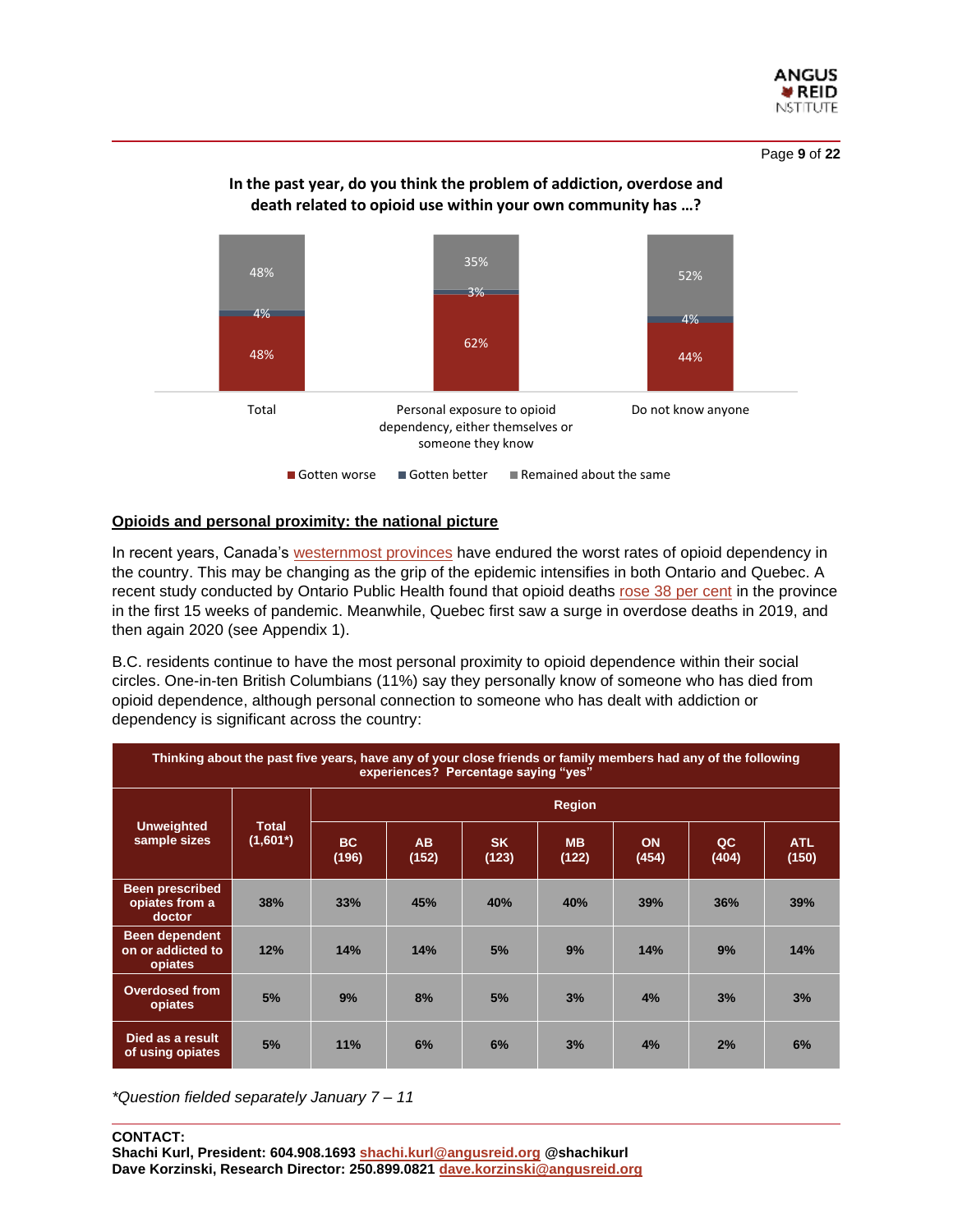

Page **10** of **22**

#### **Many who struggle with dependency have trouble finding help**

Among those who report knowing someone who became dependent on opioids, two-in-three (63%) say that person either did not seek help or sought help but had a difficult time finding any.

#### **You mentioned that someone in your life has dealt with opioid dependence. To the best of your knowledge, how did they handle this?**



#### **Part Three: What to do?**

#### **Canadians deeply unsatisfied with provinces on crisis response**

Amid the ongoing epidemic, Canadians have been looking to both the federal and their provincial governments for action. While provincial governments are responsible for handling the ongoing response to the crisis, such as access to treatment and dealing with street crime, many possible policy responses (for example decriminalization of drug possession) are handled at the federal level. In 2019, the Angus Reid Institute asked if their governments had invested appropriate resources in this area and the [desire](http://angusreid.org/opioid-crisis-2019/)  [for more action](http://angusreid.org/opioid-crisis-2019/) was clear.

Today, a mere three per cent of Canadians say their provincial government is doing a 'very good' job in dealing with drug use and addictions, while one-quarter (23%) say they're handling it well. Half say their province is doing either a poor job (30%) or very poor job (22%).

While Premier John Horgan has been [consistently praised](http://angusreid.org/premier-approval-december2020/) for his work on COVID-19 and overall governance, his government performs worst on this issue, with two-thirds of British Columbians critical of the BC NDP's response.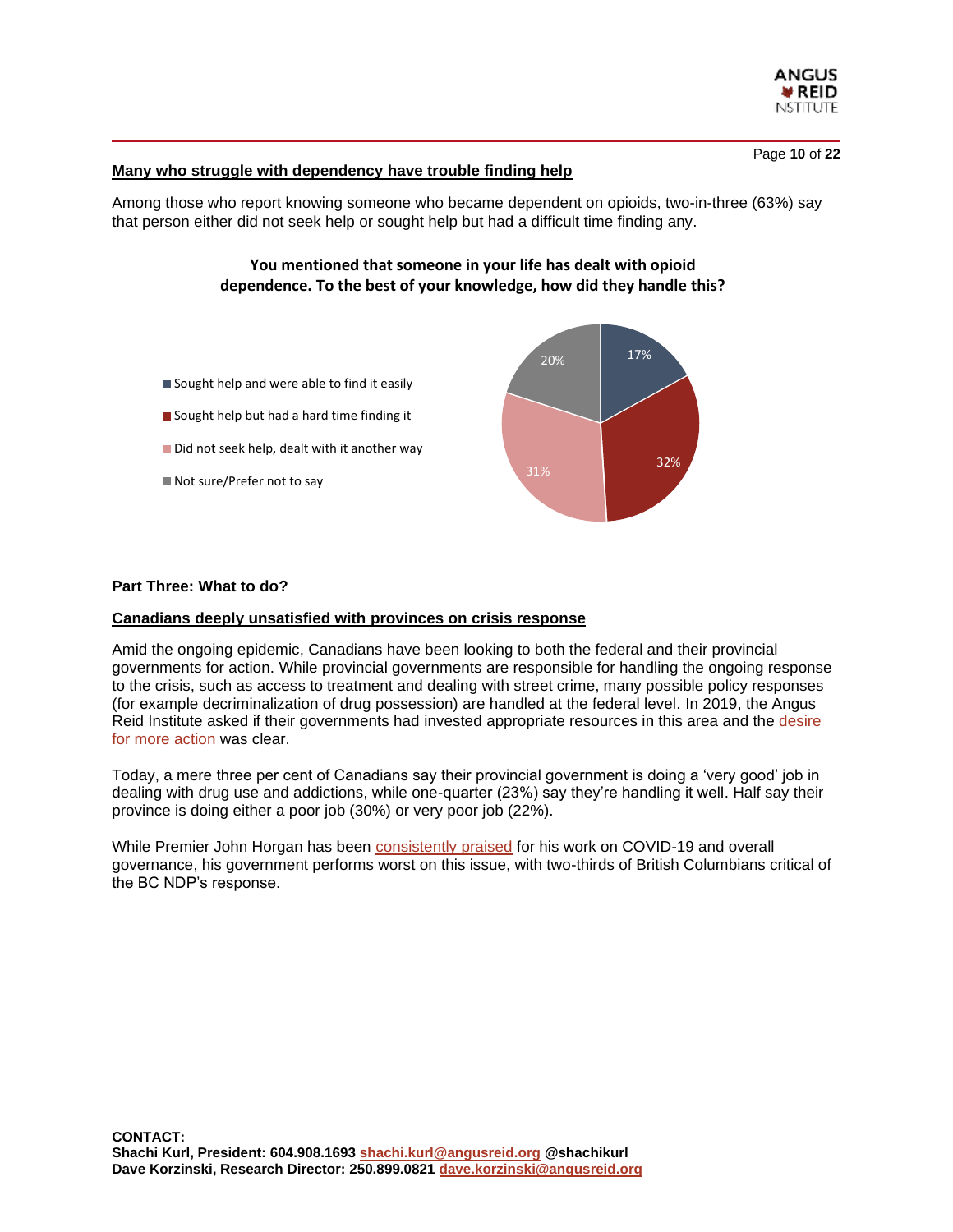#### Page **11** of **22**

| Do you think the current government of [province] is doing a good job or a poor job in the area of drug use/addictions? |                         |                    |                    |                    |                    |                      |             |                    |                    |                    |
|-------------------------------------------------------------------------------------------------------------------------|-------------------------|--------------------|--------------------|--------------------|--------------------|----------------------|-------------|--------------------|--------------------|--------------------|
| <b>Unweighted</b><br>sample sizes                                                                                       | <b>Total</b><br>(5,003) | <b>Region</b>      |                    |                    |                    |                      |             |                    |                    |                    |
|                                                                                                                         |                         | <b>BC</b><br>(603) | <b>AB</b><br>(602) | <b>SK</b><br>(497) | <b>MB</b><br>(499) | <b>ON</b><br>(1,049) | QC<br>(855) | <b>NB</b><br>(260) | <b>NS</b><br>(336) | <b>NL</b><br>(242) |
| Very good job                                                                                                           | 3%                      | 2%                 | 7%                 | 3%                 | 1%                 | 3%                   | 4%          | 2%                 | 3%                 | 2%                 |
| Good job                                                                                                                | 23%                     | 22%                | 26%                | 25%                | 18%                | 19%                  | 31%         | 15%                | 21%                | 25%                |
| Poor job                                                                                                                | 30%                     | 39%                | 21%                | 30%                | 32%                | 33%                  | 23%         | 39%                | 39%                | 35%                |
| <b>Very Poor job</b>                                                                                                    | 22%                     | 27%                | 29%                | 28%                | 33%                | 24%                  | 12%         | 20%                | 14%                | 15%                |
| <b>Not sure</b>                                                                                                         | 21%                     | 10%                | 17%                | 15%                | 16%                | 22%                  | 30%         | 24%                | 23%                | 23%                |

#### **Policy Options**

As the toll of overdoses rises, a wide variety of treatments are being undertaken and debated among advocates and policymakers. The Angus Reid Institute asked Canadians about four of these most discussed strategies:

- a criminal justice-oriented approach or "getting tough" on people who use drugs
- supervised-injection sites
- decriminalization of all illicit substances
- compulsory treatment programs

In a criminal justice-oriented approach, law enforcement would get tougher on people who use drugs, a policy where people found with illegal opioids are prosecuted and either fined or serve jail sentences. Typically, the goal of this strategy is to make drug dependence a riskier, scarier prospect, in hopes of warning off potential addicts.

Public health-oriented solutions, such as supervised-injection sites where people can go to take illegal drugs in a clean and safe environment under medical supervision, focus on reducing harm (such as the transmission of infections through reused needles) rather than emphasizing face jail time or other punishments.

Decriminalization of the possession and use of illegal drugs is meant to encourage users to be open about their behaviour and seek help addressing it. Producing and selling illegal drugs, however, would still be a criminal offence.

#### **Canadians tilt slightly away from "getting tough"**

Canadians are least enthusiastic about increasing punitive actions against users. Just under half (45%) Canadians say that cracking down or 'getting tough' is a good way to alleviate the problem.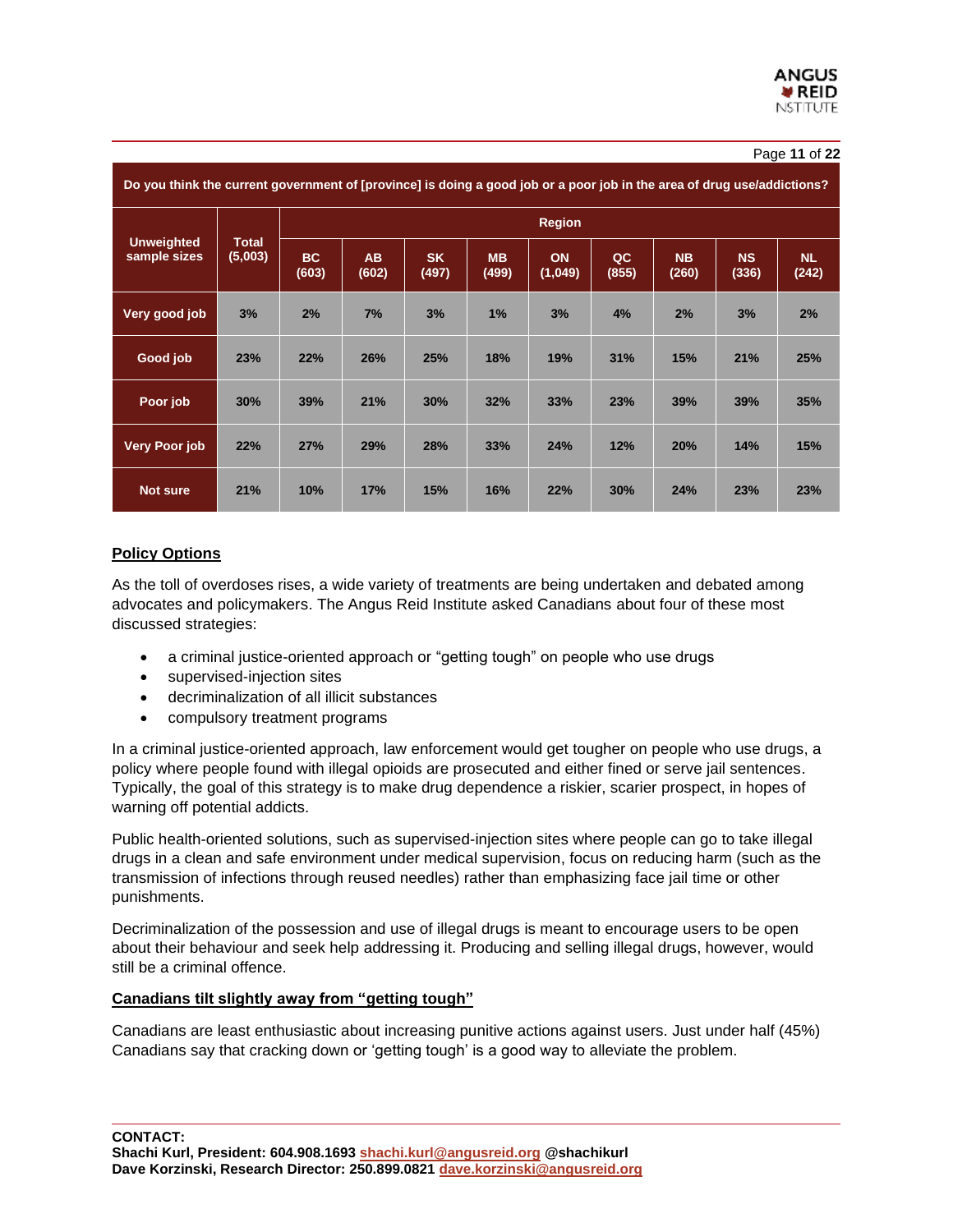

Page **12** of **22**

More support is found for other alternatives: three-in-five (59%) favour the decriminalization of all illegal drugs, an idea which represents a more dramatic shift from current policy, but is beginning to gain wider traction: the national chiefs of police association has advocated [for decriminalizing](https://www.ctvnews.ca/health/top-police-chief-urges-canada-to-decriminalize-hard-drug-possession-1.5286467) simple possession of all illegal drugs.

Two-thirds (66%) say they would be in favour of supervised injections sites, which have become more common in Canada over the past decade (more information on this in forthcoming paragraphs).

The most supported approach is compulsory treatment for people who use drugs. While 88 per cent of Canadians say they support this strategy, there is a current absence of evidence as to its effectiveness in this country. Nonetheless, Canadians appear enthusiastic about the idea of forcing people who are having challenges to seek treatment in some form:



**For each of the following, please indicate whether you are in favour or against the approach.**

*For full descriptions of each policy approach, please refer to the questionnaire*

#### **Personal proximity to the issue drives support for less punitive measures**

Support for supervised-injection sites and compulsory treatment does not appear to be affected by personal proximity to opioid dependence. It does, however, play a role in support for two other policies. Those who have dealt with dependence themselves, or know someone who has dealt with opioid dependence, or have lost someone, are more likely to support decriminalization and far less likely to support a 'get tough' strategy: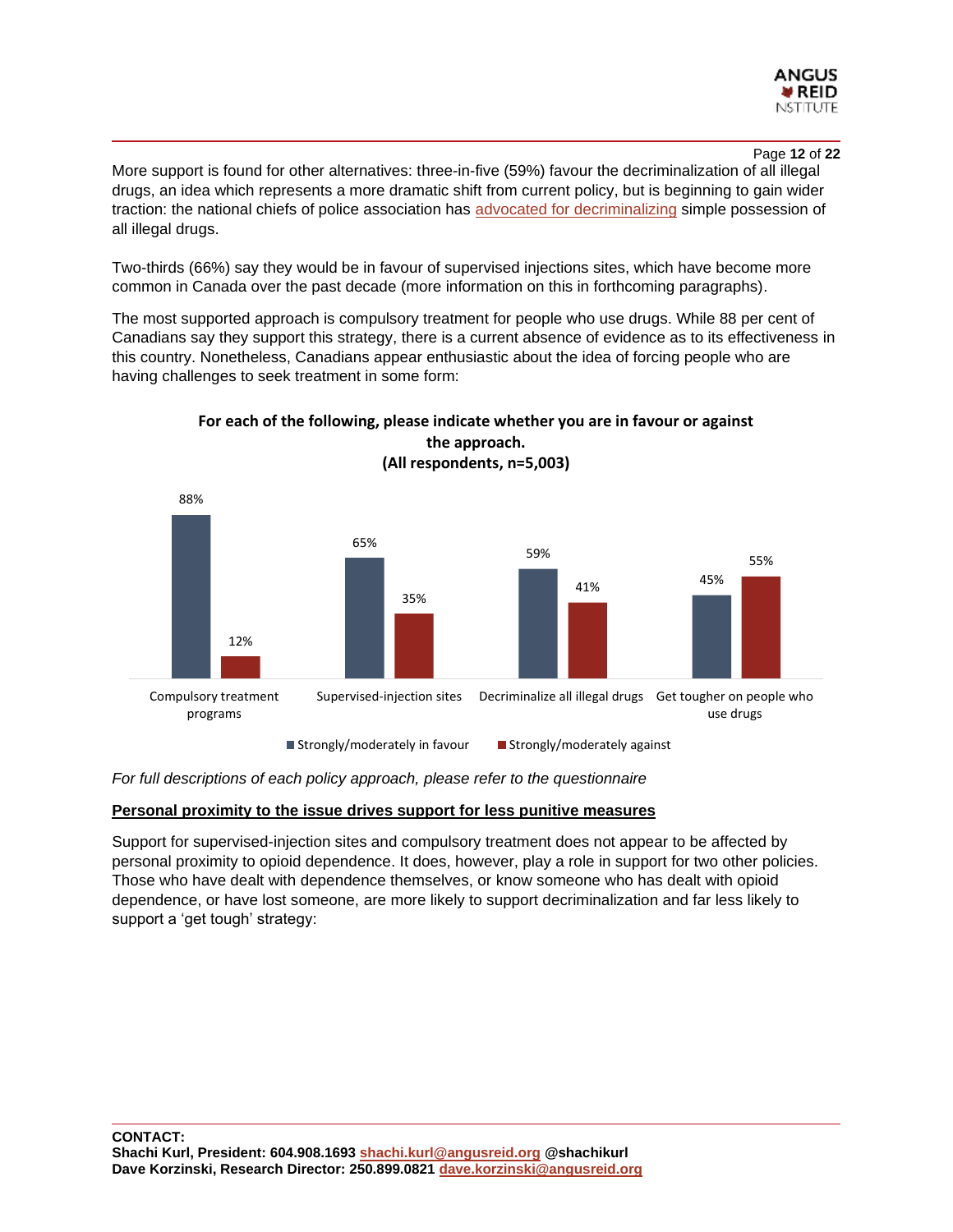



Page **13** of **22**

As noted previously, the concept of compulsory treatment is broadly popular among Canadians, with uniformly high levels of support across different age groups. Conversely, the less-favoured "get tough" approach is least popular among younger people (35% support), while being supported by half (51%) of those who are 55 or older.

Supervised-injection sites, which already exist in some Canadian cities, and the concept of decriminalization have majority support in all age groups, though they are especially favoured among 18 to 34-year-old's:



**Percentage in favour of each of these approaches, by age**

Looking through a political lens, the "get tough" tactic is backed with majority support among those who voted for the Conservatives or the Bloc Quebecois in the previous federal election: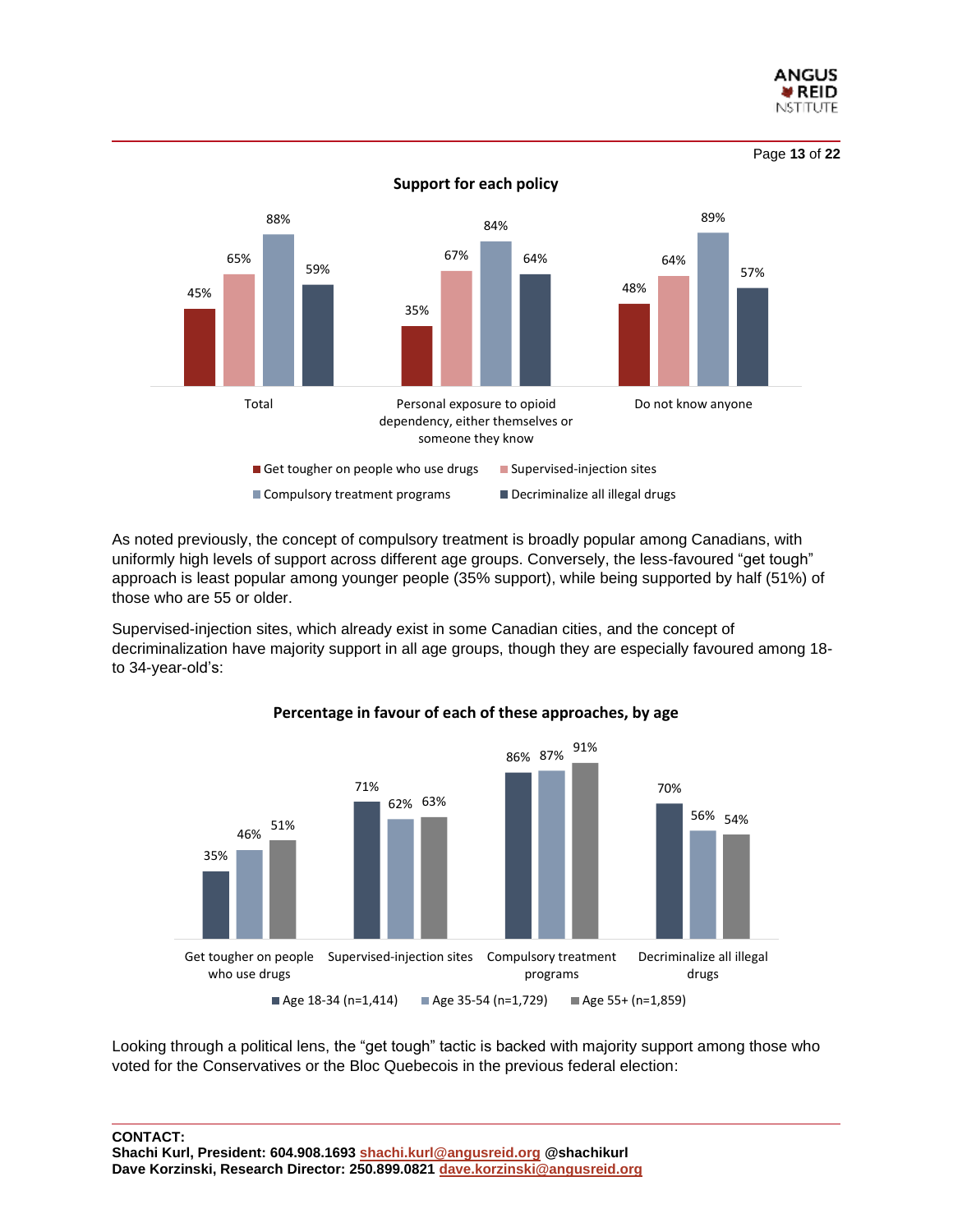Page **14** of **22**

|                                                                       |                             |                           |                         |                       |                        | Faye 14 OI ZZ    |  |
|-----------------------------------------------------------------------|-----------------------------|---------------------------|-------------------------|-----------------------|------------------------|------------------|--|
| Percentage in favour of each of these approaches by last federal vote |                             |                           |                         |                       |                        |                  |  |
|                                                                       |                             | 2019 Federal Vote         |                         |                       |                        |                  |  |
|                                                                       | <b>Total</b><br>$(n=5,003)$ | <b>CPC</b><br>$(n=1,505)$ | Liberal<br>$(n=1, 427)$ | <b>NDP</b><br>(n=700) | <b>BQ</b><br>$(n=329)$ | Green<br>(n=275) |  |
| Get tougher on people<br>who use drugs                                | 45%                         | 63%                       | 34%                     | 23%                   | 57%                    | 22%              |  |
| <b>Supervised-injection</b><br><b>sites</b>                           | 65%                         | 34%                       | 81%                     | 86%                   | 83%                    | 84%              |  |
| <b>Compulsory treatment</b><br>programs                               | 88%                         | 88%                       | 90%                     | 86%                   | 91%                    | 85%              |  |
| <b>Decriminalize all illegal</b><br>drugs                             | 59%                         | 39%                       | 69%                     | 78%                   | 58%                    | <b>77%</b>       |  |

#### **Quebecers open to injection sites, British Columbians back decriminalization**

Approaches to addiction issues, including the opioid crisis, vary across the country. In Vancouver, for instance, North America's first legal supervised injection site opened in 2003. Meanwhile, in other provinces, safe injection sites are a newer phenomenon. The first supervised injection site in Atlantic Canada, for instance, opened in Halifax [in 2019.](https://globalnews.ca/news/5510803/halifax-overdose-prevention-site-atlantic-canada/) As for Quebec – where residents are most likely to support this approach – supervised injection sites began operating [in 2017](https://globalnews.ca/news/3540159/supervised-injection-sites-open-in-montreal-one-of-them-is-mobile/) in Montreal.

Some public officials, however, have raised concerns with these sites. In Alberta, Premier Jason Kenney has [criticized the policy,](https://calgaryherald.com/news/local-news/kenney-criticizes-harm-reduction-while-announcing-new-addiction-recovery-communities) and his government has instead opted for investments in addictions treatment and recovery to help combat the opioid crisis. The Saskatchewan government has also invested in treatment facilities, while not committing to funding the province's [first safe-injection site.](https://www.aptnnews.ca/national-news/safe-injection-site-opens-in-saskatoon/)

Just half of residents in Alberta and Saskatchewan are in favour of safe injection sites:



#### **Percentage in favour of supervised injection sites by region**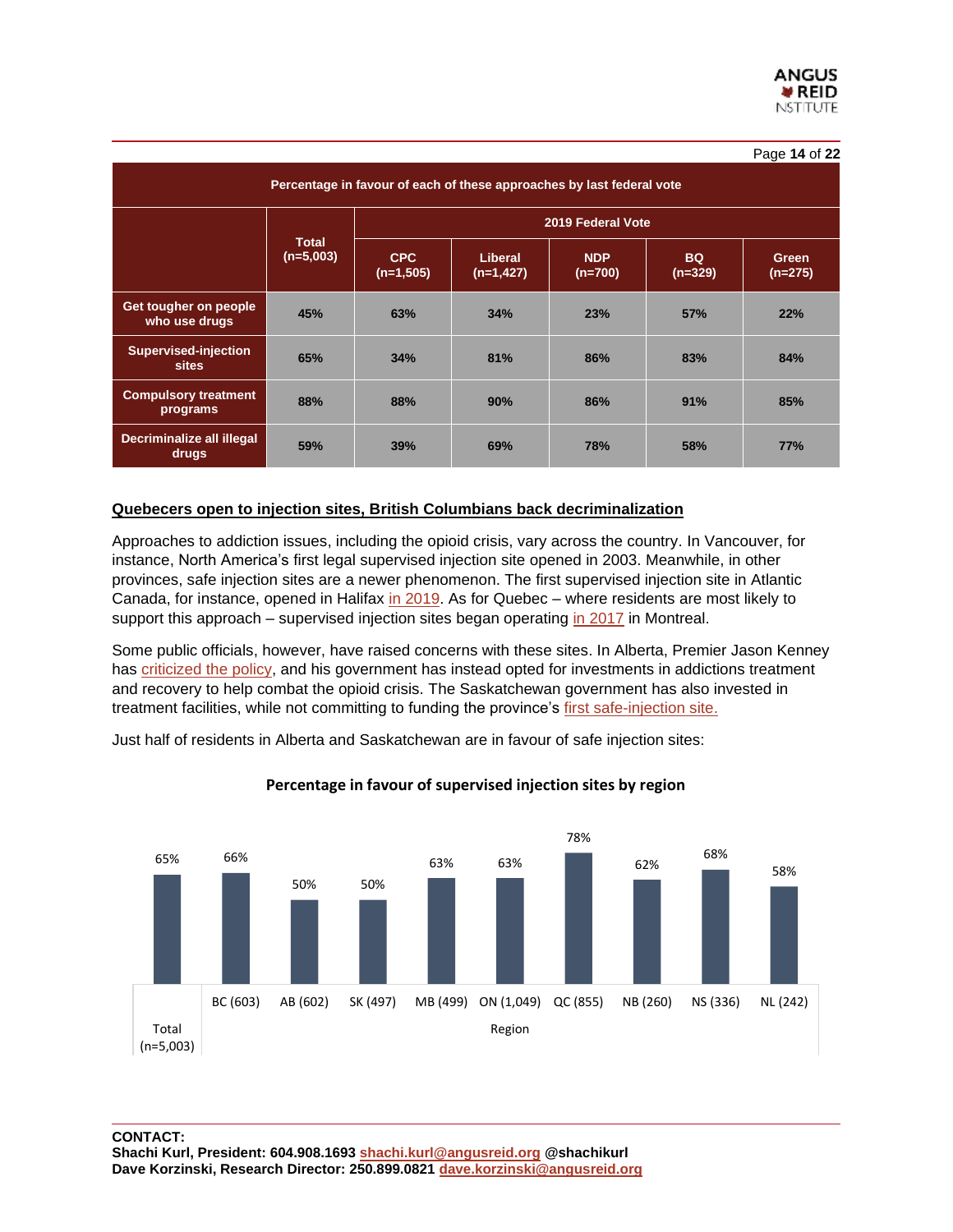

#### Page **15** of **22**

When it comes to other policies, Vancouver continues to break new ground. In November, Vancouver's city council [unanimously supported](https://vancouversun.com/news/local-news/vancouver-council-unanimously-supports-motion-to-decriminalize-drug-possession) a motion to decriminalize the possession of small amounts of illicit drugs. The city now [awaits approval](https://globalnews.ca/news/7485084/vancouver-decriminalization-overdose/) from the federal government on its plan, having requested an exemption from the Controlled Drugs and Substances Act within its boundaries. Two-in-three B.C. residents (66%) are in favour of this policy, the highest level of support in the country:



#### **Percentage in favour of decriminalizing all illegal drugs by region**

As mentioned, partisan differences are also a key factor in varying attitudes towards drug policies. This holds true when it comes to provincial party affiliations as well, illustrating deeper divisions within provinces. See Appendix 2 for a summary of provincial party supporters' opinions on these policies.

#### **Additional Data and Information**

#### **Appendix 1 – Provincial data on drug toxicity deaths**

For the purposes of this survey, opioids are defined as natural or synthetic substances that reduce feelings of pain, including both prescribed pain medications such as fentanyl, oxycodone, and codeine, as well as illegal substances like heroin.

The collection of public health data, including those related to drug use, is administered by provincial governments. Due to differences between data collection methods and reporting requirements across provincial jurisdictions, comparisons over time and between provinces should be interpreted with caution.

Unless otherwise specified, the number of reported deaths includes deaths which are:

#### **Unintentional (accidental and undetermined)**

• Data marked with a superscript one  $(1)$  include both unintentional and intentional deaths

#### **Confirmed (coroner's investigation complete) and suspected (coroner's investigation pending)**

• Data marked with a superscript two (²) include only confirmed deaths

Please also note that categories of drugs involved in drugs toxicity deaths are not mutually exclusive. A drug may have been used alone or in combination with other drugs.

These data are subject to change as coroner's investigations are concluded.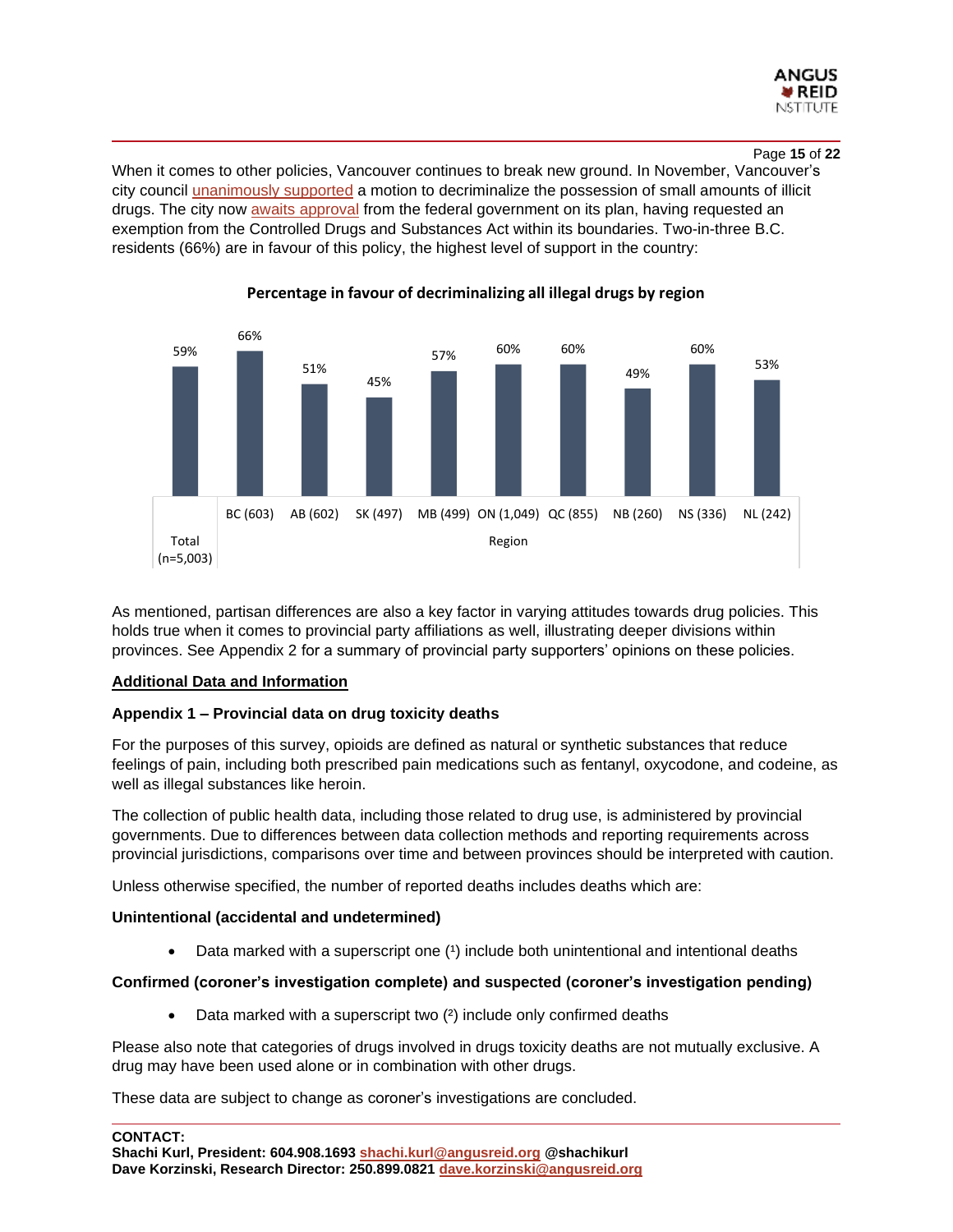

#### **British Columbia**



**Drug toxicity deaths involving each of the following in B.C., 2010–Nov 2020 (Source: B.C. Coroners Service)**

*\*Data for drug toxicity deaths involving opioids was not separately reported*

*\*\*2020 data for illicit drug toxicity deaths for which illicit fentanyl was detected is preliminary and therefore approximate*

#### **Alberta**



#### **Drug toxicity deaths involving each of the following in Alberta, 2016–Oct 2020 (Source: Alberta Health)**

Non-pharmaceutical opioids: Fentanyl (and analogues), heroin, designer opiate (i.e. U-4470)

Any opioid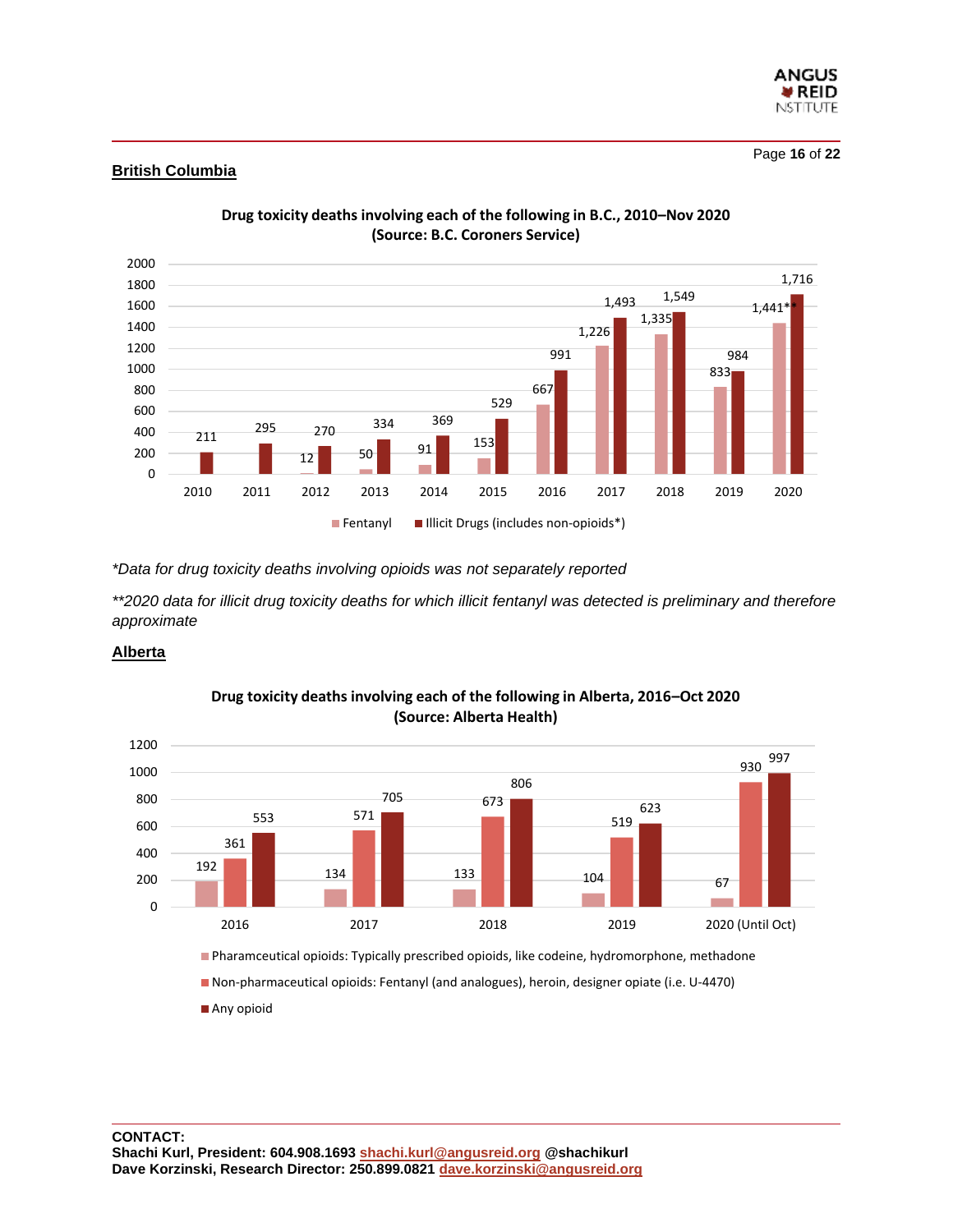

#### **Saskatchewan**



Drug toxicity deaths involving each of the following in Saskatchewan, 2010-2020<sup>12</sup> **(Source: Saskatchewan Coroners Service)**

#### *Up-to-date data for Manitoba unavailable, only until [end of 2018](https://www.gov.mb.ca/health/publichealth/surveillance/opioid.html)*

#### **Ontario**



**Drug toxicity deaths involving opioids in Ontario, 2003–June 2020**

*\*Projection based on rate of increase in weekly opioid-related deaths during the first 15 weeks of the COVID-19 pandemic [\(See full report\)](https://www.publichealthontario.ca/-/media/documents/o/2020/opioid-mortality-covid-surveillance-report.pdf?la=en)*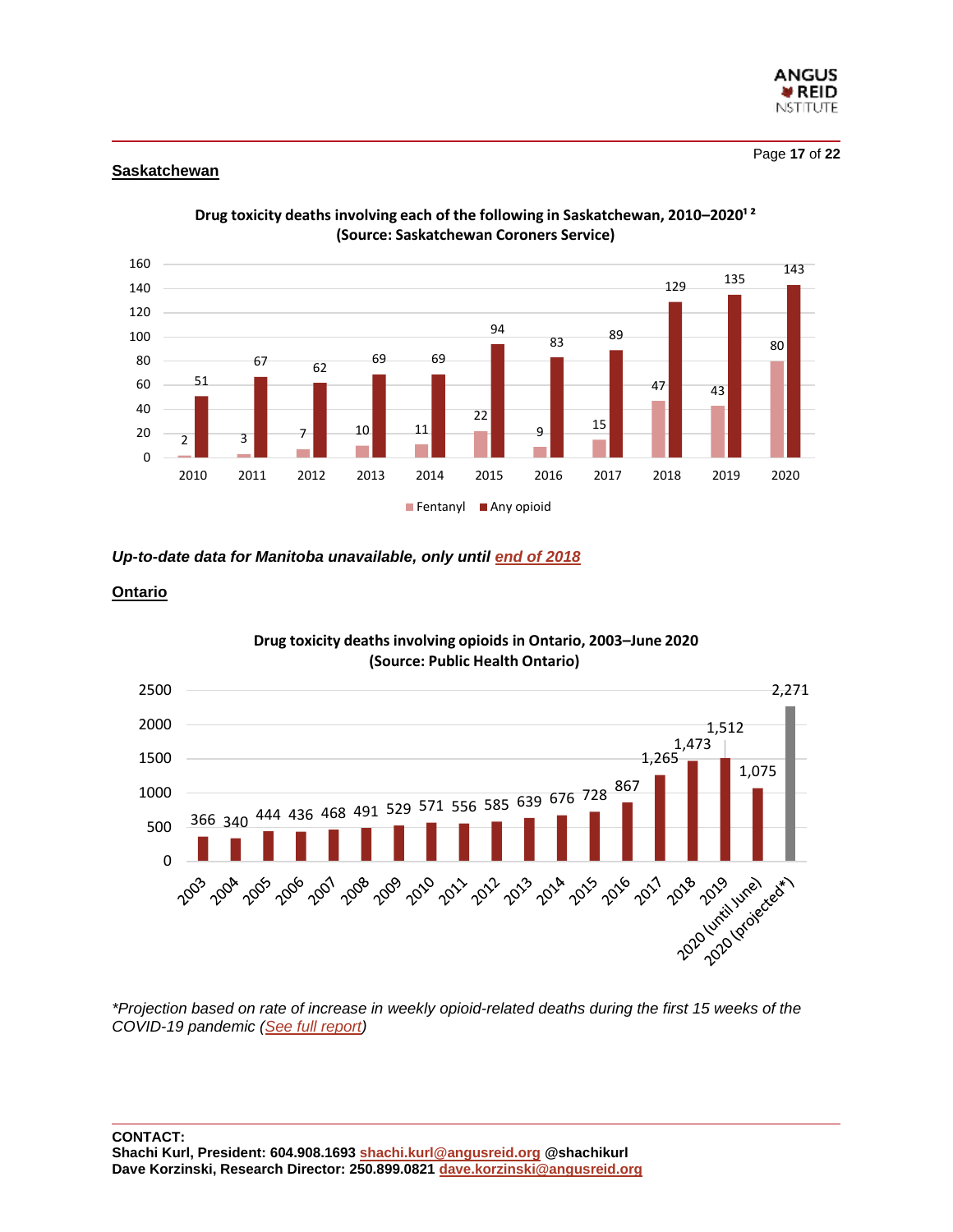

Page **18** of **22**

#### **Quebec**



**Drug toxicity deaths involving opioids in Quebec, 2016–Sept 2020 (Source: Quebec Coroner's Office)**

*\*2019–2020 data reports "Deaths related to suspected opioid or other drug poisoning". Data for drug toxicity deaths involving opioids was not separately reported.*

#### **New Brunswick**



#### **Drug toxicity deaths involving opioids in New Brunswick, 2016–June 2020 (Source: Office of the Chief Medical Officer of Health)**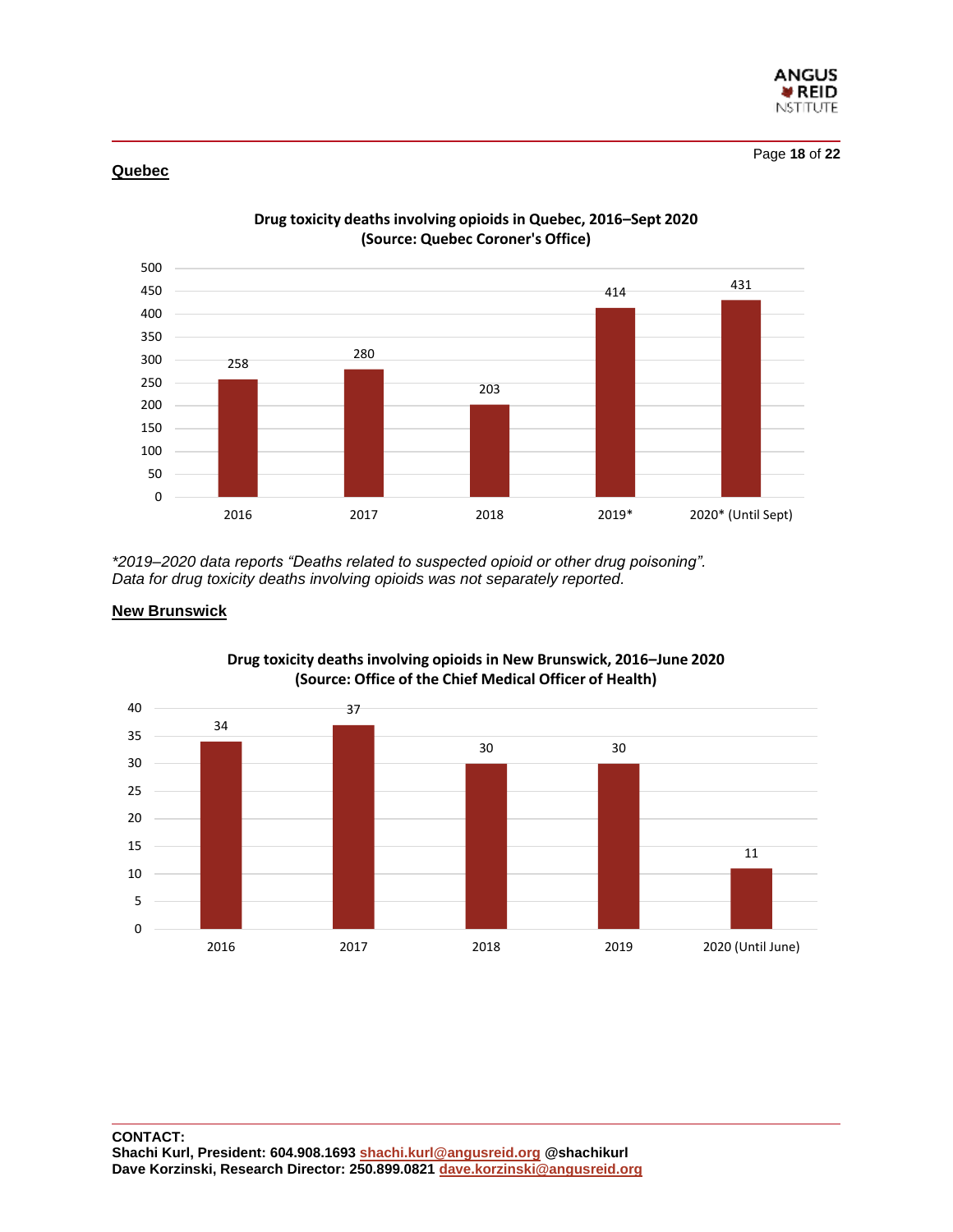

Page **19** of **22**

#### **Nova Scotia**



**Drug toxicity deaths involving opioids in Nova Scotia, 2011–2020¹ (Source: Province of Nova Scotia)**

**Newfoundland and Labrador**



**Drug toxicity deaths involving opioids in Newfoundland and Labrador², 2016–June 2020 (Source: Public Health Agency of Canada)**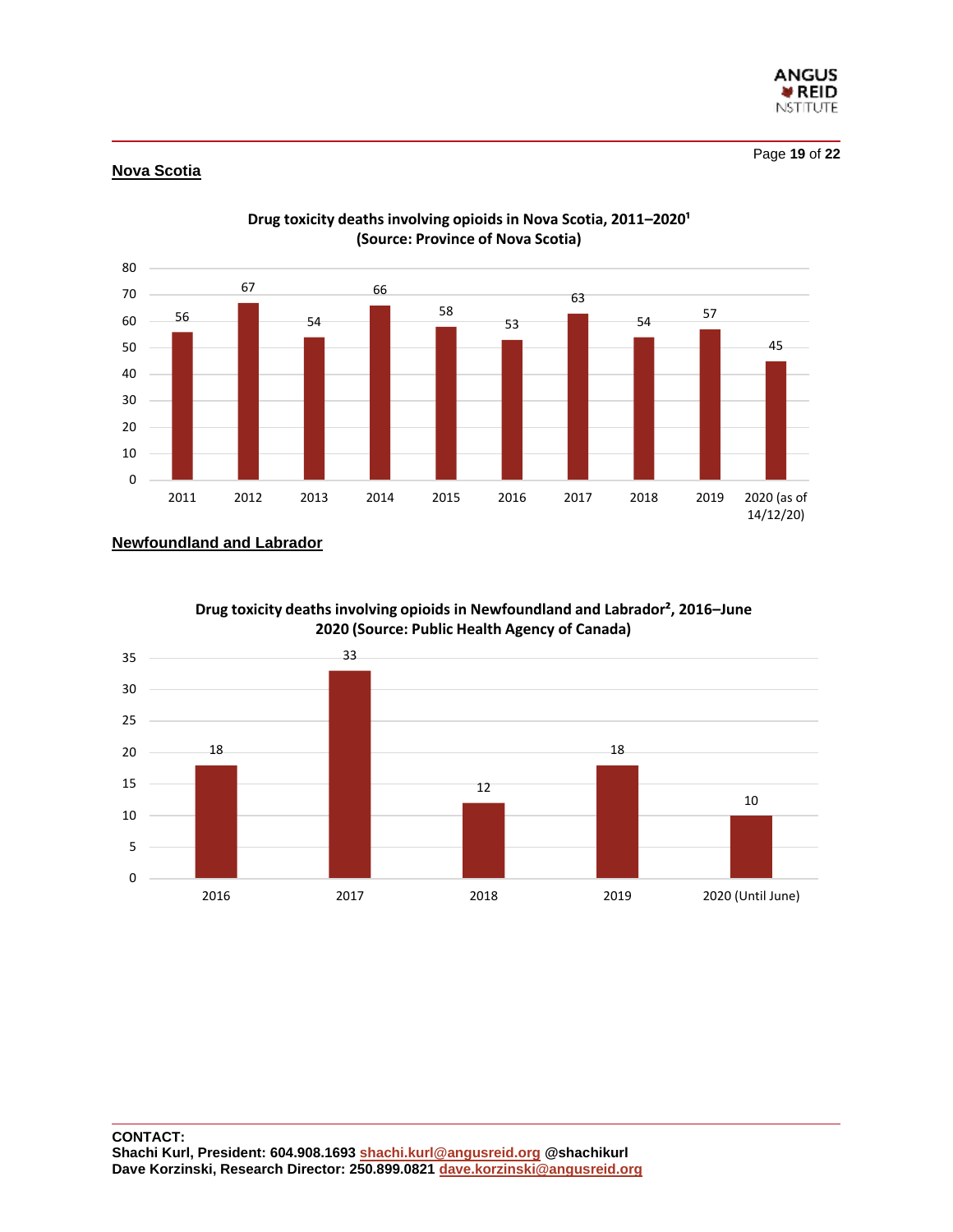Page **20** of **22**

| Percentage in favour of each of these approaches in British Columbia by vote in last provincial election |                           |                             |                     |  |  |  |  |
|----------------------------------------------------------------------------------------------------------|---------------------------|-----------------------------|---------------------|--|--|--|--|
| <b>Unweighted sample</b><br><b>sizes</b>                                                                 | <b>Total</b><br>$(n=603)$ | <b>Last Provincial Vote</b> |                     |  |  |  |  |
|                                                                                                          |                           | <b>NDP (n=282)</b>          | BC Liberals (n=137) |  |  |  |  |
| Get tougher on people<br>who use drugs                                                                   | 36%                       | 25%                         | 54%                 |  |  |  |  |
| <b>Supervised-injection</b><br><b>sites</b>                                                              | 66%                       | 81%                         | <b>47%</b>          |  |  |  |  |
| <b>Compulsory treatment</b><br>programs                                                                  | 84%                       | 84%                         | 88%                 |  |  |  |  |
| Decriminalize all illegal<br>drugs                                                                       | 66%                       | 76%                         | <b>47%</b>          |  |  |  |  |

### **Appendix 2 – Support for policy options by provincial party support**

| Percentage in favour of each of these approaches in Alberta by vote in last provincial election |                           |                                               |             |  |  |  |  |
|-------------------------------------------------------------------------------------------------|---------------------------|-----------------------------------------------|-------------|--|--|--|--|
| <b>Unweighted sample</b><br><b>sizes</b>                                                        |                           | <b>Last Provincial Vote</b>                   |             |  |  |  |  |
|                                                                                                 | <b>Total</b><br>$(n=602)$ | <b>United Conservative party</b><br>$(n=286)$ | NDP (n=186) |  |  |  |  |
| Get tougher on people<br>who use drugs                                                          | 46%                       | 61%                                           | 26%         |  |  |  |  |
| <b>Supervised-injection</b><br><b>sites</b>                                                     | 50%                       | 25%                                           | 85%         |  |  |  |  |
| <b>Compulsory treatment</b><br>programs                                                         | 86%                       | 85%                                           | 86%         |  |  |  |  |
| Decriminalize all illegal<br>drugs                                                              | 51%                       | 33%                                           | <b>74%</b>  |  |  |  |  |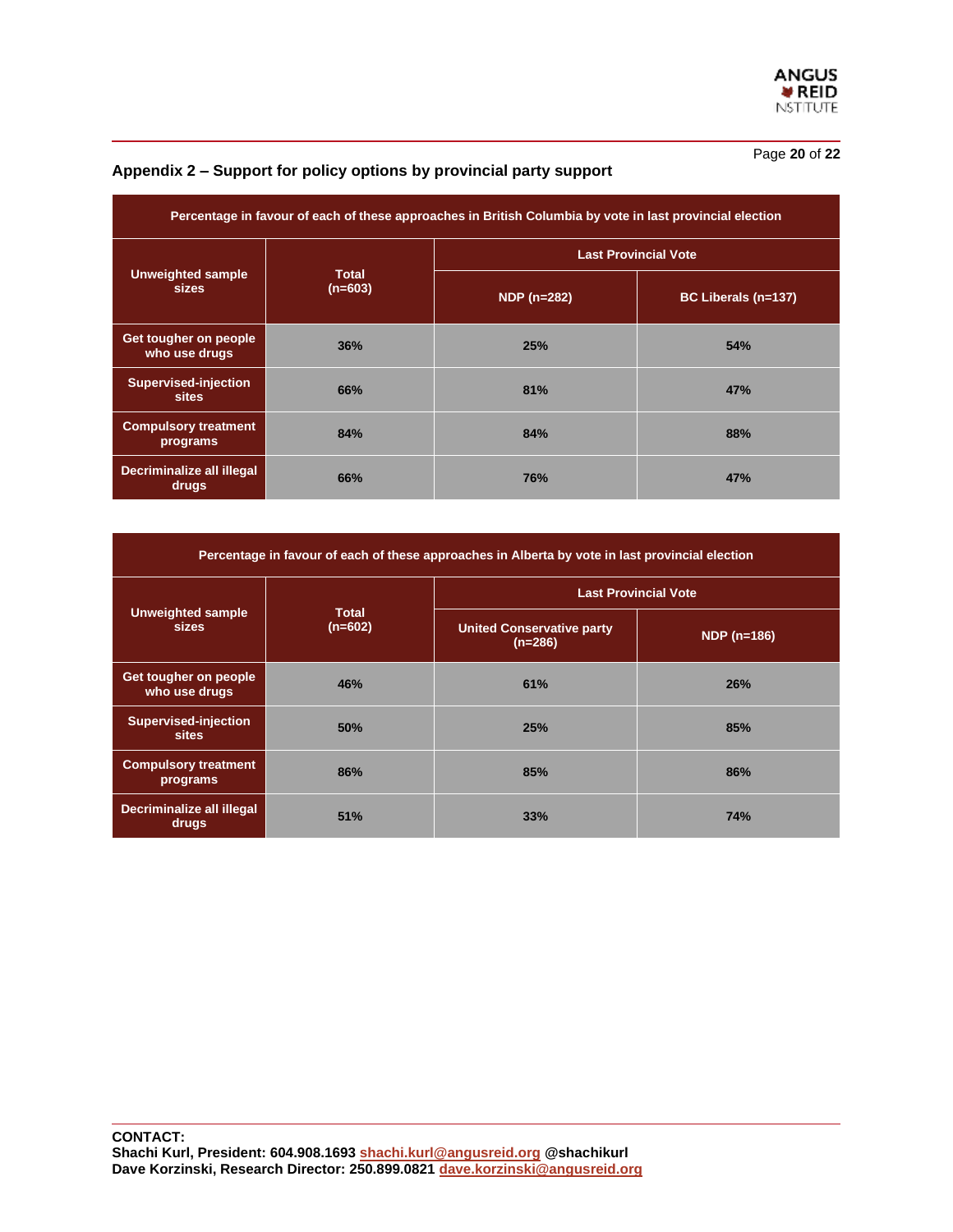| Percentage in favour of each of these approaches in Saskatchewan by vote in last provincial election |                           |                             |             |  |  |  |
|------------------------------------------------------------------------------------------------------|---------------------------|-----------------------------|-------------|--|--|--|
| <b>Unweighted sample</b><br><b>sizes</b>                                                             | <b>Total</b><br>$(n=497)$ | <b>Last Provincial Vote</b> |             |  |  |  |
|                                                                                                      |                           | Saskatchewan party (n=246)  | NDP (n=146) |  |  |  |
| Get tougher on people<br>who use drugs                                                               | 55%                       | 69%                         | 23%         |  |  |  |
| <b>Supervised-injection</b><br><b>sites</b>                                                          | 50%                       | 31%                         | 89%         |  |  |  |
| <b>Compulsory treatment</b><br>programs                                                              | 88%                       | 88%                         | 86%         |  |  |  |
| Decriminalize all illegal<br>drugs                                                                   | 45%                       | 29%                         | 75%         |  |  |  |

| Percentage in favour of each of these approaches in Manitoba by vote in last provincial election |                           |                                                    |                    |  |  |  |  |
|--------------------------------------------------------------------------------------------------|---------------------------|----------------------------------------------------|--------------------|--|--|--|--|
| <b>Unweighted sample</b><br><b>sizes</b>                                                         |                           | <b>Last Provincial Vote</b>                        |                    |  |  |  |  |
|                                                                                                  | <b>Total</b><br>$(n=499)$ | <b>Progressive Conservative</b><br>party $(n=224)$ | <b>NDP (n=123)</b> |  |  |  |  |
| Get tougher on people<br>who use drugs                                                           | 43%                       | 59%                                                | 23%                |  |  |  |  |
| <b>Supervised-injection</b><br><b>sites</b>                                                      | 63%                       | 39%                                                | 85%                |  |  |  |  |
| <b>Compulsory treatment</b><br>programs                                                          | 87%                       | 86%                                                | 89%                |  |  |  |  |
| Decriminalize all illegal<br>drugs                                                               | 57%                       | 36%                                                | <b>77%</b>         |  |  |  |  |